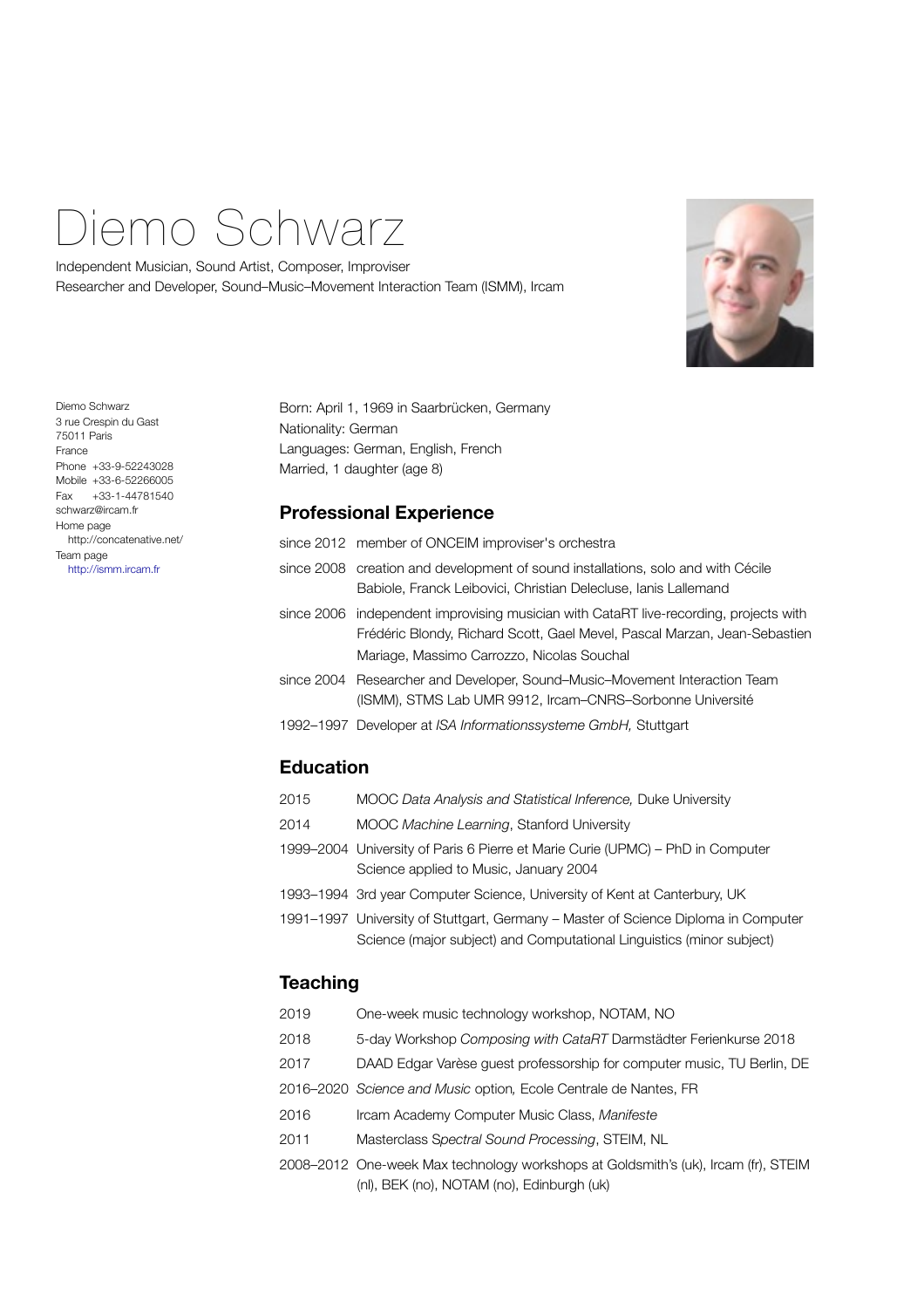#### **Selected Discography**

| Septet Le cercle, CD Le 6e rêve de Nathanaël, label Rives<br>2017<br>ONCEIM/Stephen O'Malley, vinyl Gruidés, label DDS<br>2015<br><b>ONCEIM/Bertrand Denzler, CD Morph, Confront Recordings</b><br>2015 | Quartet Métamorphée, CD Métamorphée, label Musiques Demesurées |
|---------------------------------------------------------------------------------------------------------------------------------------------------------------------------------------------------------|----------------------------------------------------------------|
|                                                                                                                                                                                                         |                                                                |
|                                                                                                                                                                                                         |                                                                |
|                                                                                                                                                                                                         |                                                                |
| Duo with Victoria Johnson, CD Suspended Beginnings, Farbror Melker<br>2012<br>Records                                                                                                                   |                                                                |

## **Selected Artistic Projects**

2020–2012 Orchestra ONCEIM, improvisations and pieces by John Tilbury, Stephen O'Malley, Martin Tétreault, Karls Naegelen, Jerome Noetinger and others at *Les rendezvous contemporains* 2012–2016, festival *CRAK* 2013–2016, festival *Densités* 2015, Insub festival, Geneva 2016, festival *Météo*, Mulhouse 2017, festivals *Sacrum Profanum* and *Mózg*, Poland 2017, *Le Guess Who?*, Utrecht 2018, *Wiener Festwochen* 2020.

2019 *Music–Mind–Movement* concert with Grace Leslie (brainwaves), France–Atlanta festival, Georgia Tech, USA

2019 *Sature Day* concert on France Musique radio with Michael Nick, Yaping Wang

2019–2017 Residency, concert, CD with *Métamorphée*, festival *Musiques Démesurées,*  Clermont-Ferrand.

2018–2015 Solo concert *Playing the Sound Space*, Prisms Contemporary Music Festival *Boulez Legacies*, Phoenix, Arizona, *Electric Spring* festival, Huddersfield, UK 2016, International Computer Music Conference, Utrecht 2016, *digitIzmir* festival, Izmir, Turkey 2018.

2018–2011 *Le lieu d'un autre centre* (with Frederic Blondy), Sound Museaum, St. Petersburg 2018, Earzoom festival, Ljubljana 2016, festival Densités, Fresnes-en-Woevre 2015, festival Les Urbaines, Lausanne 2013, Hyperion, London 2012, Paris 2011,.

2017 Cine-concert *Metropolis*, with Gaël Mevel, Espace Jean Vilar, Arcueil

2017 percussion for *Occam Ocean* by Eliane Radigue with ONCEIM at *Sacrum Profanum* festival, Poland.

2017–2016 Music for reading *Wolfson* (with Denis Lavant, Anne Ropers), festival *Court de Theatre* 2016*, La semaine du bizarre* 2017, theatre Berthelot, Montreuil.

2017–2016 Septet "Le cercle" by Gael Mevel, Maison de la culture du Japon, Paris, 2016, La maison en bois, Abbéville-la-Riviere 2017, CD *Le 6e rêve de Nathanaël* on label *Rives 2017.*

2017–2012 Installation DIRTI Dirty Tangible Interfaces (with Matthieu Savary), Maison des Petits, Le 104, Paris, New Interfaces for Musical Expression (NIME), London 2014, Centre Pompidou, Abbaye de Royaumont 2017.

Diemo Schwarz 3 rue Crespin du Gast 75011 Paris France Phone +33-9-52243028 Mobile +33-6-52266005 Fax +33-1-44781540 schwarz@ircam.fr Home page http://concatenative.net/ Team page <http://ismm.ircam.fr>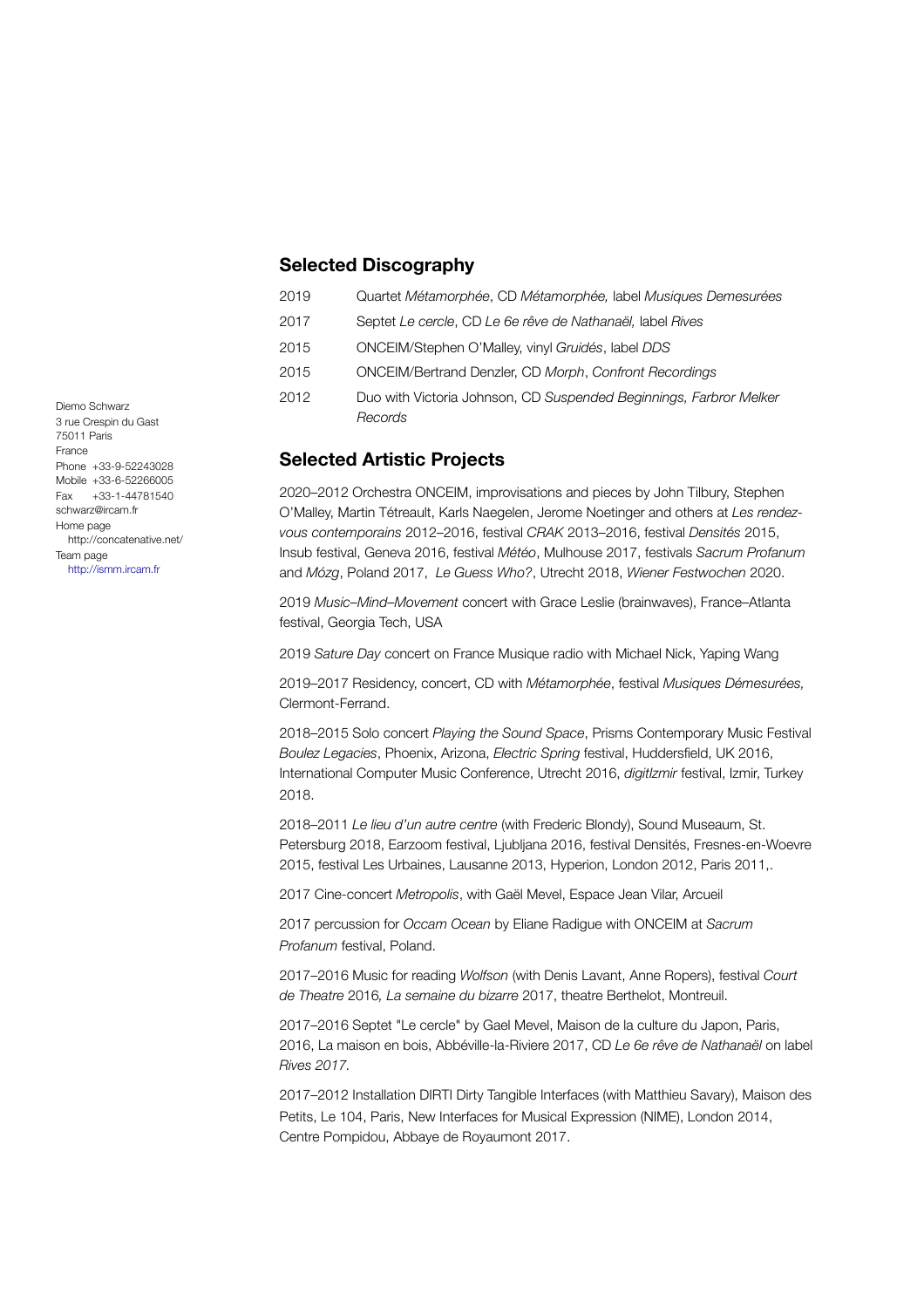2016–2013 Installation Inner Space (with Christian Delecluse), Le Cube, Issy les Moulineaux 2013, Mapping Festival, Geneva 2014, DA-Fest, Sofia, Bulgaria 2015, Nuit Blanche, Paris 2016

2016–2013 Ensemble Soli X Ilos, festival Imprudences, Paris.

2015 vinyl Gruidés (with ONCEIM, Stephen O'Malley), label DDS.

2015 CD Morph (with ONCEIM, Bertrand Denzler), Confront Recordings.

2014–2009 Xe-Rocks Installation (Cecile Babiole), Espace culture et multimédia Gantner, Bourogne 2009, New Adventures in Sound Art (NAISA), Toronto 2014.

2013 P.A.N.D.A. mini-opera pour non-musiciens (with Franck Leibovici), Printemps des Laboratoires d'Aubervillers 2013, Dairy Art Centre, London 2013.

2013–2012 Music and motorised scenography for choreography Blanc Brut (Cie. Atmen, Françoise Tartinville, Frederic Blondy), Étoile du Nord, Paris 2012, 2013, Le Cube, Issy les Moulineaux 2012.

2012 Installation ACCLRTR (with Ianis Lallemand), festival Printemps de la Culture, Orsay.

2011 Laïka est morte pour l'Europe (with Frédéric Blondy, Marion Delage de Luget et Benoît Géhanne, video), Saint-Merri, Paris.

2010–2009 Installation Grainstick (Pierre Jodlowski), Agora Festival 2009, Cité des Sciences, Paris, 2010.

2008 Silver Sounds exhibition soundscape, Naughton Gallery, Belfast (2008 Times Higher Education Award for Excellence and Innovation in the Arts)

#### **Selected Publications**

[Schwarz20] Diemo Schwarz, Wanyu Liu, Frédéric Bevilacqua. A Survey on the Use of 2D Touch Interfaces for Musical Expression. New Interfaces for Musical Expression (NIME), Jul 2020, Birmingham, United Kingdom. ⟨hal-02557522v2⟩

[Guellaï19] Bahia Guellaï, Annabel Callin, Frédéric Bevilacqua, Diemo Schwarz, Alexandre Pitti, et al.. Sensus Communis: Some Perspectives on the Origins of Non-synchronous Cross-Sensory Associations. Frontiers in Psychology, 2019, 10. ⟨hal-02450781⟩

[Bevilaqua18] Frederic Bevilacqua, Olivier Houix, Nicolas Misdariis, Patrick Susini, Diemo Schwarz. MIMES : outil de prototypage et d'exploration pour la création sonore. Conférence francophone sur l'Interaction Homme-Machine, Oct 2018, Brest, France.

[Schwarz17a] Diemo Schwarz, Grégoire Lorieux, Emmanuelle Lizère, Ariadna Tarrès, Frédéric Bevilacqua. A Topo-Phonic Table for Tangible Sonic Interaction. International Computer Music Conference (ICMC), Oct 2017, Shanghai, China. ⟨hal-01575290⟩

[Bevilaqua16] Companion to Embodied Music Interaction, chapter *Designing actionsound metaphors using motion sensing and descriptor-based synthesis of recorded sound materials.* Routledge 2016.

Diemo Schwarz 3 rue Crespin du Gast 75011 Paris France Phone +33-9-52243028 Mobile +33-6-52266005 Fax +33-1-44781540 schwarz@ircam.fr Home page http://concatenative.net/ Team page <http://ismm.ircam.fr>